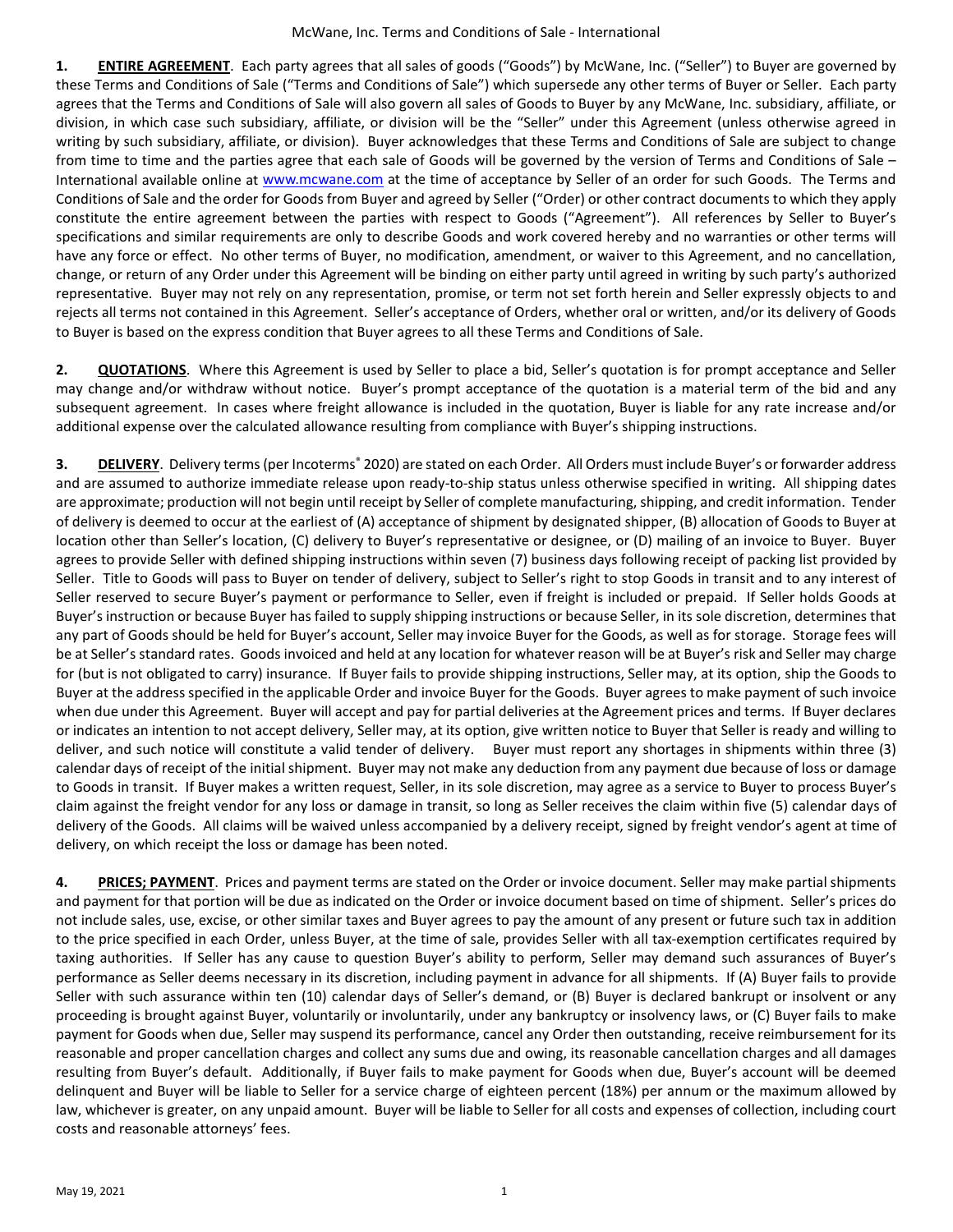**5. CANCELLATION, CHANGES AND RETURNS**. If Buyer properly requests a cancellation, change, or return, Seller may, at its option: (A) charge Buyer for any costs Seller incurred prior to or because of such cancellation, change, or return; (B) revise its prices and delivery dates to reflect such change; and/or (C) accept returned Goods for credit if, in Seller's sole discretion, it finds such Goods to be standard stock and in good condition. The credit will be, in Seller's sole discretion, either the invoice price less a percentage to be determined by Seller or the scrap value of the Goods, along with shipping and handling charges to be determined by Seller. All returned Goods must be securely packed by Buyer to ensure that returned material is not damaged during shipment.

**6. FORCE MAJEURE; DEFERRED DELIVERY**. Seller will not be liable for any expense, loss, or damage resulting from delay in delivery or prevention of performance caused by any event beyond Seller's reasonable control ("Force Majeure"), including but not limited to: fire; flood; storm; act of God; strike, labor dispute or labor shortage; lack of or inability to obtain materials, fuels, supplies, or equipment; civil unrest or riot; pandemic; accident; transportation delay or shortage; act or failure to act of Buyer or any government; or any other cause whatsoever, provided that such cause is beyond Seller's reasonable control. Seller will have such additional time for performance as reasonably necessary under the circumstances and may adjust the price to reflect increases caused by Force Majeure. Buyer's acceptance of any Goods will constitute Buyer's waiver of any claim for damages for delay in delivery of such Goods. If delivery is delayed or interrupted by Force Majeure, Seller may store the Goods at Buyer's expense and risk and charge Buyer a reasonable storage rate. If Seller is delayed because it is awaiting Buyer's approval or acceptance of designs, drawings, prints, or engineering or technical data, or is awaiting Buyer's approval or acceptance of Goods, Seller will be entitled to a price adjustment equal to increase in Seller's production costs and all other losses and expenses incurred by Seller because of such delays. If Buyer requests and Seller approves in writing a deferred delivery on any Order, Seller may charge Buyer for the completed portion of the Order and warehouse all completed Goods at Buyer's expense and risk of loss. As to any uncompleted portion of the Order, Seller may, at its option, cancel the uncompleted portion under Section 5 above or revise its prices and delivery schedules on the uncompleted portion to reflect its increased costs and expenses attributable to the delay.

**7. WARRANTY; PATENTS**. Seller warrants that Goods will be of the kind described in this Agreement and free from defects in material and workmanship under conditions of normal use. Seller reserves the right to make any modifications required by production conditions to information set forth in Seller's catalogues and advertising literature. Seller will not be liable or responsible for (A) any defects attributed to normal wear and tear, erosion or corrosion, improper storage, use, or maintenance, or use of Goods with incompatible products, or (B) defects in any part of Goods manufactured by others. If (B) above is applicable, Seller will, as an accommodation to Buyer, assign to Buyer any warranties given to it by any such other manufacturers; provided, however, that the foregoing will not extend Seller's warranty to any accessory products unless Seller specifically agrees in writing. All warranties are void if Goods are modified or used in conjunction with products or accessories not manufactured or approved by Seller or which are incompatible with Goods. This warranty does not cover failure of any part manufactured by others, failure of any part from external forces, including but not limited to corrosive soils, earthquake, installation, vandalism, vehicular or other impact, application of excessive torque to the operating mechanism, frost heave, or other Force Majeure. Any claim by Buyer with reference to Goods for any cause will be deemed waived by Buyer unless submitted to Seller in writing within ten (10) calendar days from the date Buyer discovered, or should have discovered, any claimed breach. Buyer will give Seller an opportunity to investigate. If Buyer furnishes prompt notice to Seller of any defect and an opportunity to inspect the alleged defect as provided above, Seller will, in its sole discretion, either: (i) repair the defective or nonconforming Goods; (ii) replace nonconforming Goods, or part thereof, which are sent to Seller by Buyer within sixty (60) calendar days after receipt of the Goods at Buyer's plant or storage facilities; or (iii) if Seller is unable or chooses not to repair or replace, return the purchase price paid and cancel any obligation to pay unpaid portions of the purchase price of nonconforming Goods. In no event will any obligation to pay or refund exceed the purchase price paid. Repair and/or replacement as provided above will be shipped EXW (Ex-Works) Seller's facility (Incoterms® 2020) unless otherwise agreed in writing by Seller. Buyer will prepay all transportation charges for return of all or part of Goods to Seller, unless otherwise agreed in writing by Seller. Seller will not be responsible for any labor, removal, or installation charges that may result from repair and/or replacement of any Goods. Buyer's exclusive remedy and Seller's sole liability for any loss, damage, injury, or expense of any kind arising from manufacture, delivery, sale, installation, use, or shipment of Goods will be, at Seller's option, the remedies described above, whether based on contract, warranty, tort, or any other basis of recovery. If any claim is made against Buyer based on a claim that any Goods constitute an infringement of any U.S. Letter Patent, Buyer will notify Seller immediately. Seller may, with Buyer's assistance, if required, but at Seller's expense, conduct settlement negotiations or defense of any litigation. If any Goods are held to infringe any U.S. Letter Patent, and their use is enjoined, or, if as a result of a settlement, Seller deems their continued use unadvisable and provided that Buyer has given Seller the immediate notice required above and has used Goods only in accordance with the provisions of this Agreement and has not altered or changed them in any material way, Seller will, at its option and expense, procure for Buyer the right to continue using Goods, modify Goods so that they become non-infringing, replace Goods with non-infringing Goods of substantially equal quality, or replace Goods and refund the purchase price, less reasonable depreciation. The above is intended as a complete allocation of risks between the parties, including without limitation liability for patent infringement. Buyer understands that it will not be able to recover consequential damages even though it may suffer such damages in substantial amounts. Because this Agreement and the price paid reflect such allocation, this limitation will not have failed of its essential purpose even if it operates to bar recovery for such consequential damages.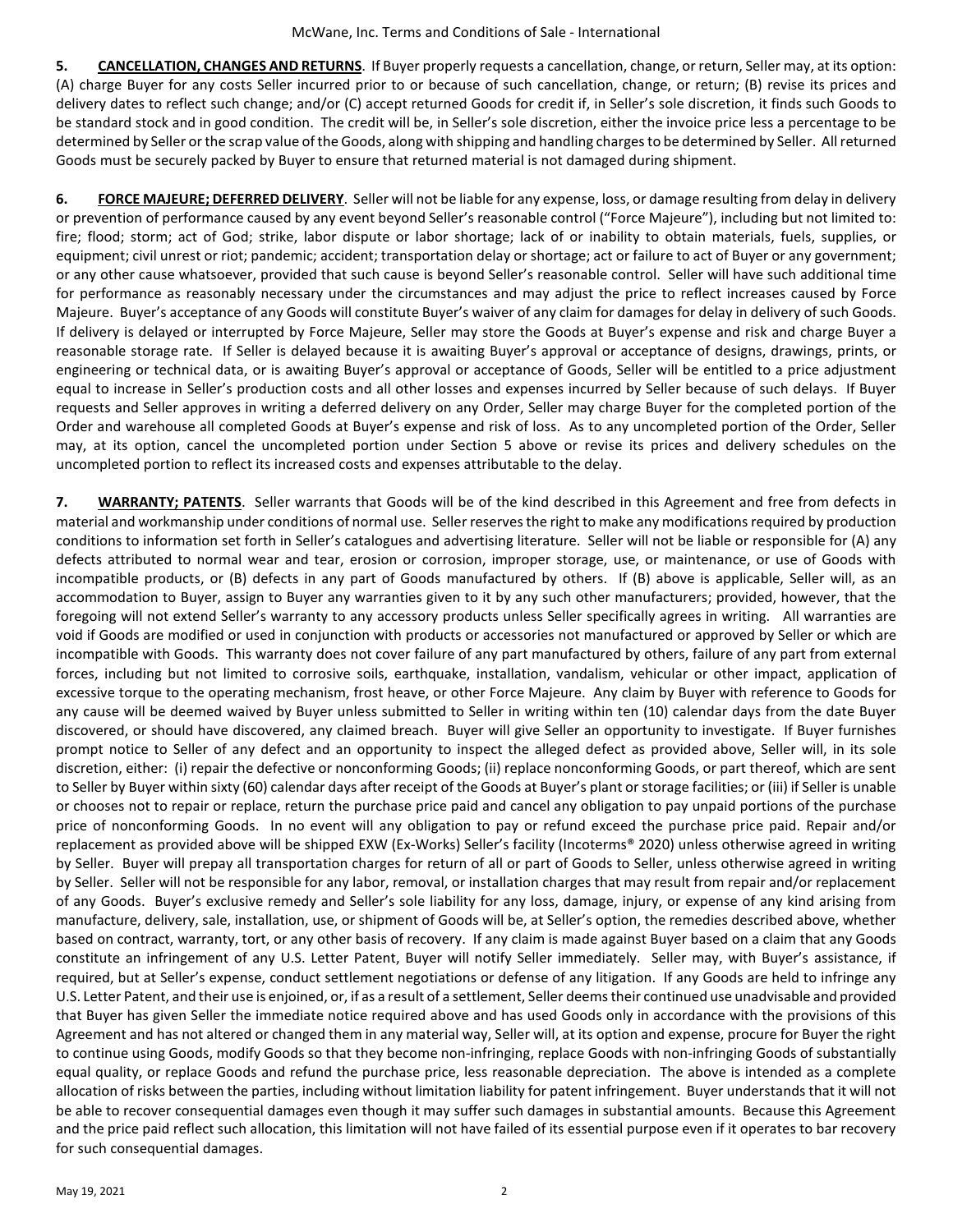**8. LIMITATION OF LIABILITY**. THE WARRANTIES IN SECTION 7 ARE EXCLUSIVE AND IN LIEU OF ALL OTHER WARRANTIES, EXPRESS OR IMPLIED BY LAW OR STATUTE OR ARISING FROM TRADE USAGE OR COURSE OF DEALING. THERE IS NO IMPLIED WARRANTY OF MERCHANTABILITY OR FITNESS FOR A PARTICULAR PURPOSE. IN NO EVENT, WHETHER AS A RESULT OF BREACH OF CONTRACT, WARRANTY, TORT (INCLUDING NEGLIGENCE), OR STRICT LIABILITY, WILL SELLER BE LIABLE FOR ANY PUNITIVE, SPECIAL, INCIDENTAL, OR CONSEQUENTIAL DAMAGES, INCLUDING BUT NOT LIMITED TO LOSS OF PROFIT, LOSS OF USE OF GOODS OR OTHER PROPERTY OR EQUIPMENT, DAMAGE TO OTHER PROPERTY, COST OF CAPITAL, COST OF SUBSTITUTE GOODS, DOWNTIME, OR CLAIMS OF BUYER'S CUSTOMERS FOR ANY OF THE AFORESAID DAMAGES, EVEN IF BUYER HAS BEEN ADVISED OF THE POSSIBILITY OF SUCH DAMAGES. SELLER WILL NOT BE LIABLE, AND BUYER AGREES TO INDEMNIFY SELLER, FOR ALL PERSONAL INJURY, PROPERTY DAMAGE, AND OTHER LIABILITY RESULTING IN WHOLE OR PART FROM BUYER'S NEGLIGENCE OR WILLFUL MISCONDUCT. NO CLAIMS OF ANY KIND, WHETHER BASED ON CONTRACT, TORT, STRICT LIABILITY, OR OTHERWISE, MAY BE BROUGHT AGAINST SELLER MORE THAN TWENTY-FOUR (24) MONTHS AFTER DELIVERY OF GOODS TO BUYER. In any contract by Buyer for resale of Goods, Buyer will effectively disclaim, as against Seller, any implied warranty of merchantability and all liability for property damage or personal injury resulting from handling, possession, or use of Goods, and will exclude, as against Seller, any liability for special or consequential damages.

**9. CONTROLLING LAW; CONSENT TO VENUE; DISPUTE RESOLUTION**. This Agreement and all rights and obligations hereunder will be governed by, and construed in accordance with, the laws of the State of Delaware, without regard to its conflicts of law provisions. The United Nations Convention on Contracts for the International Sale of Goods will not apply to this Agreement. All disputes, claims, and controversies ("Dispute") between the parties arising out of or relating to this Agreement, including but not limited to Disputes based on or arising from an alleged tort, will be resolved by binding arbitration in accordance with the Delaware Rapid Arbitration Act ("DRAA"). Disputes will be arbitrated in Wilmington, Delaware. The parties will select arbitrators in accordance with the DRAA. The parties may mutually agree on the rules governing such arbitration, provided that such rules, and any additional or different rules, are consistent with the DRAA. Defenses based on statutes of limitation and similar doctrines will be applicable in any such proceeding, and commencement of an arbitration proceeding under this Agreement will be deemed commencement of an action for such purposes. No Dispute will be arbitrated as a class action, representative or general public action, collective action, private attorney-general action, or otherwise be joined with claims of any other person ("Collective Proceedings"). If (A) this limitation on Collective Proceedings is held by an arbitrator or court of competent jurisdiction to be unenforceable or interpreted to not prevent a Collective Proceeding, and/or (B) any arbitrator or court renders a decision regarding the question of arbitrability under the DRAA such that the Dispute is not arbitrated in accordance with the DRAA, then such Dispute will proceed in a court of law as provided below and not arbitration. Notwithstanding the foregoing, Seller reserves the right to resolve or bring any Dispute in a court of competent jurisdiction in the state or federal courts of Delaware and the parties agree that, except when the Dispute is arbitrated, the exclusive venue for all Disputes between the parties will be the state and federal courts of Delaware, to which jurisdiction each party hereby irrevocably submits. Each party waives any objection or defense that it is not personally subject to jurisdiction of the state and federal courts of Delaware; that venue of the action is improper; and that the action, suit, or proceeding is brought in an inconvenient forum. In addition to any other mode of service of process authorized by law, each party consents to service of process by registered or certified mail. EACH PARTY EXPRESSLY WAIVES ALL RIGHTS IT MAY HAVE TO A TRIAL BY JURY.

**10. COMPLIANCE WITH LAWS**. Each party represents and warrants, in connection with transactions contemplated by this Agreement, and any other agreement contemplated by or entered into pursuant to this Agreement, that it will comply with all applicable governmental laws, codes, regulations, orders, and ordinances, including but not limited to all applicable: (A) laws and regulations regarding export controls, economic sanctions, trade embargoes, anti-boycott restrictions and anti-corruption laws, including but not limited to the U.S. Foreign Corrupt Practices Act (as amended), and the United Kingdom Bribery Act ("Applicable International Trade and Anti-Corruption Laws"); (B) equal employment opportunity laws, regulations, and requirements, and laws and regulations prohibiting discrimination against any person because of veteran status, disability, race, creed, color, national origin, religion, age, or sex in any term or condition of employment; and (C) laws and regulations addressing human trafficking and slavery. Each party acknowledges and confirms that it and its officers, directors, employees, agents, contractors, designees, and/or any other party acting on its behalf ("Related Parties") are familiar with the provisions of Applicable International Trade and Anti-Corruption Laws. Each party agrees to indemnify, defend, and hold harmless the other party and its employees from and against all claims, demands, costs, penalties, and fines arising in connection with any alleged breach by the indemnifying party or any of its Related Parties of this Section. Seller may terminate this Agreement entirely, without liability to Buyer, if Seller believes in good faith that Buyer or any of its Related Parties has violated or intends to violate this Section.

## **11. MISCELLANEOUS**.

(A) No waiver of any provision, right or remedy contained in this Agreement, including the terms of this Section 11(A), is binding on or effective against a party unless expressly stated in writing and signed by such party's authorized representative. Each party agrees that no right or remedy provided for in this Agreement can be waived through course of dealing, course of performance or trade usage and that reliance on any waiver without the other party's written consent